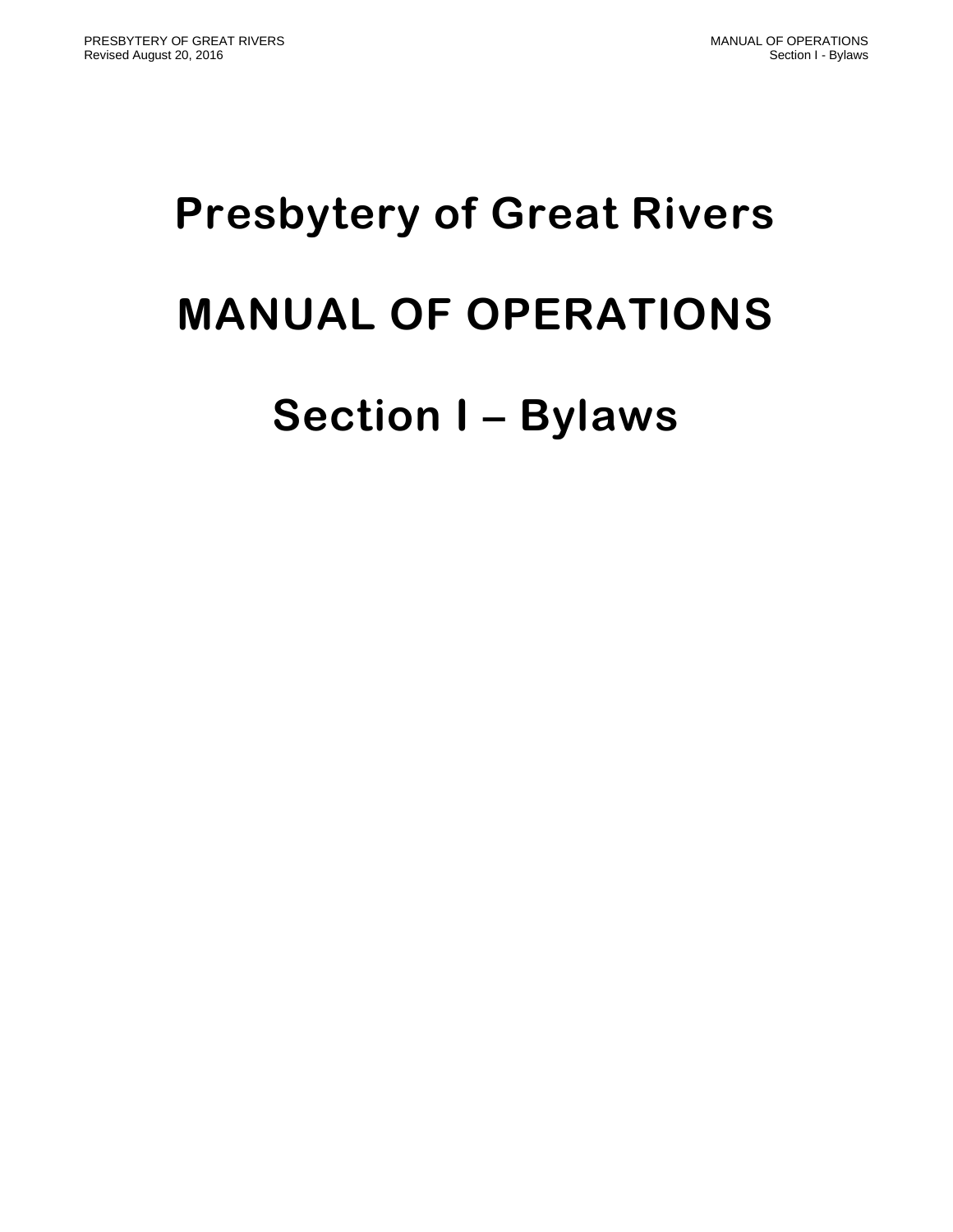#### PRESBYTERY OF GREAT RIVERS BYLAWS

#### TABLE OF CONTENTS

| <b>BYLAWS</b> | <b>ARTICLE</b> | PAGE NO |
|---------------|----------------|---------|
|               |                |         |
|               |                |         |
|               |                |         |
|               |                |         |
|               |                |         |
|               |                |         |
|               |                |         |
|               |                |         |
|               |                |         |
|               |                |         |
|               |                |         |
|               |                |         |
|               |                |         |
|               |                |         |
|               |                |         |
|               |                |         |
|               |                |         |

**Presbytery of Great Rivers** 3601 N Sheridan Rd, Peoria, IL 61604 (309) 683-6980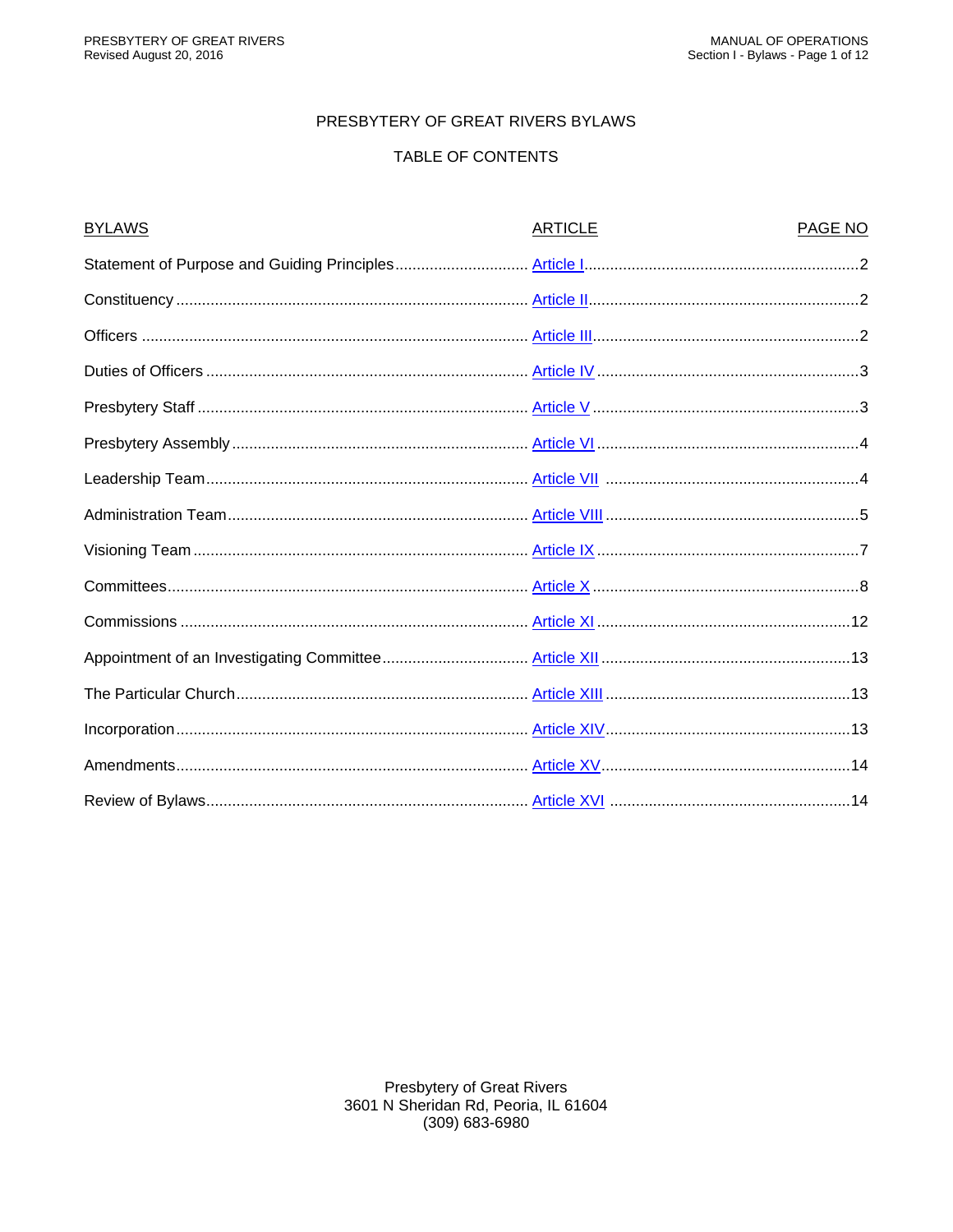### BYLAWS

#### **ARTICLE I - STATEMENT OF PURPOSE AND GUIDING PRINCIPLES**

- <span id="page-2-0"></span>Section 1 The Presbytery of Great Rivers exists to fulfill the responsibilities for the mission and governance of the church throughout its district as stated in the Constitution of Presbyterian Church (U.S.A.) (G-11.0103).
- Section 2 The Presbytery shall be governed and guided by the Constitution of the Presbyterian Church (U.S.A.), these Bylaws and the manuals of operation for the Presbytery of Great Rivers which shall contain policies and procedures adopted by the Presbytery. In cases of conflict, the documents shall govern in the order named.
- Section 3 All Presbytery entities may use non-face-to-face technologies for conducting its business provided the method used abides by the principles of the Constitution and the current edition of Robert's Rules of Order. This includes but is not limited to telephone conference, video conference, secure e-mail, and internet meetings.

#### **ARTICLE II - CONSTITUENCY**

- <span id="page-2-1"></span>Section 1 Geographic Bounds. The Presbytery of Great Rivers is a governing body of the Presbyterian Church (U.S.A.), having common boundaries with the counties of Adams, Brown, Cass, DeWitt, Fulton, Greene, Hancock, Henderson, Henry (except Kewanee), Knox, Logan, Macoupin (except Brighton), Mason, McLean, McDonough, Menard, Mercer, Morgan, Peoria, Pike, Rock Island, Sangamon, Scott, Schuyler, Tazewell, Warren, and Woodford (except Minonk and Washburn) -- all within the State of Illinois.
- Section 2 Membership.
	- a. Membership of the Presbytery Assembly shall consist of all ordained ministers of the Word and Sacrament received into membership by the Presbytery, all commissioned lay pastors commissioned to serve congregations in a primary pastoral position where there is no ordained minister of the Word and Sacrament, and at least one elder from each congregation within the bounds of the Presbytery. Churches with membership over 500 shall be represented by additional elders as follows: 501-1000 - One additional elder; 1001-1500 - Two additional elders; 1501-2000 - Three additional elders; and over 2000 - Four additional elders.
	- b. If there is an imbalance between the number of resident ministers and the number of ruling elders which churches are entitled to send as commissioners, the Presbytery shall invite sessions of particular churches to elect additional elder commissioners in accordance with provisions of the Book of Order.
	- c. Every ruling elder duly elected to be the Moderator or other officer, the Moderator of a standing committee or permanent commission, or a member of the Administration Team or the Visioning Team shall be enrolled as a member of the Presbytery for tenure of the office.

#### **ARTICLE III - OFFICERS**

- <span id="page-2-2"></span>Section 1 Officers. The officers of the Presbytery shall be a Moderator, the Moderator Elect, a Stated Clerk and a Treasurer. The Presbytery may elect an assistant Stated Clerk or recording clerk.
- Section 2 Moderator. The Moderator Elect shall be installed as Moderator by the Presbytery Assembly at the last stated meeting of the calendar year for a term of one year and shall be limited to one term. The term of the office shall begin at the time of installation.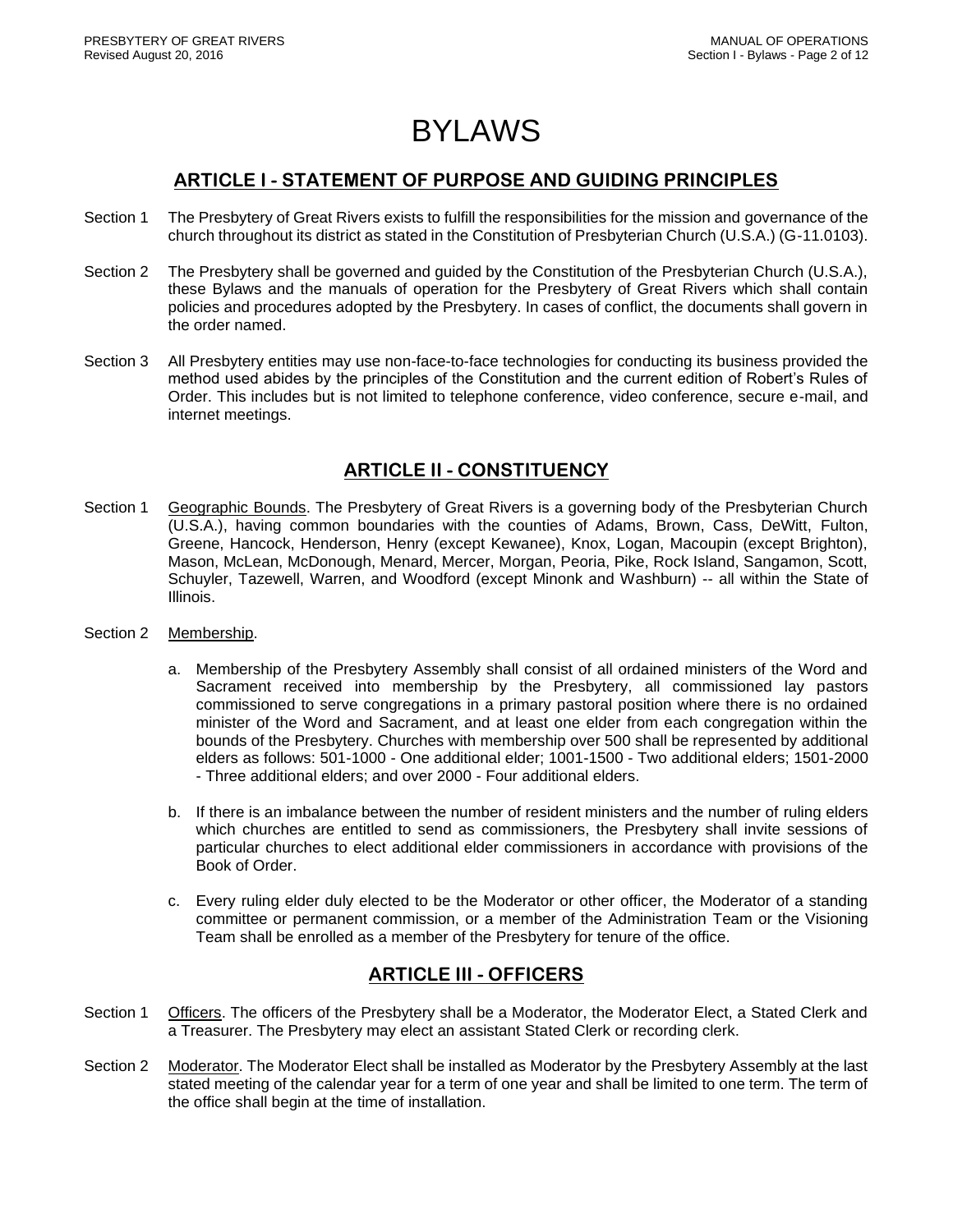- Section 3 Moderator Elect. The Moderator Elect shall be the nominee obtaining a majority of votes in the Moderator Elect election and the term of office shall be for one year concurrent with the term of the Moderator. Upon the death, removal, or resignation of the Moderator, the Moderator Elect shall serve as Moderator for the balance of the unexpired term and the entirety of the next.
- Section 4 Stated Clerk. The Presbytery shall elect and employ a Stated Clerk to a term determined at the time of election. Other administrative and/or program responsibilities may be added when decided by the Presbytery. The Stated Clerk Office may be held by executive staff and/or support staff.
- Section 5 Assistant Stated Clerk. The Presbytery Assembly may elect and employ an assistant Stated Clerk or recording clerk for a definite term.
- Section 6 Treasurer. The Treasurer shall be elected annually by the Presbytery Assembly at its last stated meeting of the year for a term of one year. The term of office shall begin on January 1 of the year immediately following election.
- Section 7 Vacancies. Whenever a vacancy occurs during the term of any office except that of Moderator, the office shall be filled by election of the Presbytery Assembly for the remainder of the unexpired term. If a vacancy occurs in the office of Moderator Elect, the Presbytery Assembly shall elect an elder or a clergy as corresponds to the vacancy.

#### **ARTICLE IV - DUTIES OF OFFICERS**

- <span id="page-3-0"></span>Section 1 Moderator. The Moderator shall preside at all meetings of the Presbytery Assembly in accordance with the Presbyterian Church (USA) Constitution (G-3.0103); shall preside at all installations and ordinations or approve a designee to do so; moderate the Leadership Team, and serve as a corresponding member on the Administration and Visioning Teams and shall perform other administrative duties as requested by the Presbytery.
- Section 2 Moderator Elect. The Moderator Elect shall serve in the absence of the Moderator and on behalf of the Moderator when delegated to do so and serve as a corresponding member on the Administration and Visioning Teams.
- Section 3 Stated Clerk. The Stated Clerk shall keep an accurate record of the proceeding of each meeting of the Presbytery Assembly; shall send such notice as may be required; shall conduct the correspondence of the Presbytery; shall be custodian of the minutes of the standing committees and manuals of administrative operations for ef-the Presbytery; shall keep a complete roll of the ministers of Word and Sacrament, members of the Presbytery and the clerks of session of the churches of Presbytery; shall keep advised of the requirements of the Book of Order, the Presbytery's Bylaws, the manuals of the Presbytery of Great Rivers and the most recent Robert's Rules of Order in order to assist the Presbytery in its proceedings and shall perform such other duties as the Constitution of the Presbyterian Church (U.S.A.) may require or as may be directed by the Presbytery.
- Section 4 Assistant Stated Clerk. The assistant Stated Clerk or recording clerk shall perform such duties as shall be assigned by the Stated Clerk or by the Presbytery.
- Section 5 Treasurer. The Treasurer shall be a member of the Board of Trustees without vote and, as officer of the corporation, shall oversee the preparation and submission at each meeting of the Presbytery Assembly of a financial statement and an annual professional audited financial report showing the condition of the various accounts and funds of the Presbytery. All checks and other obligations shall be signed by the Treasurer or, in the event of the Treasurer's inability, by such other persons as the trustees shall have designated.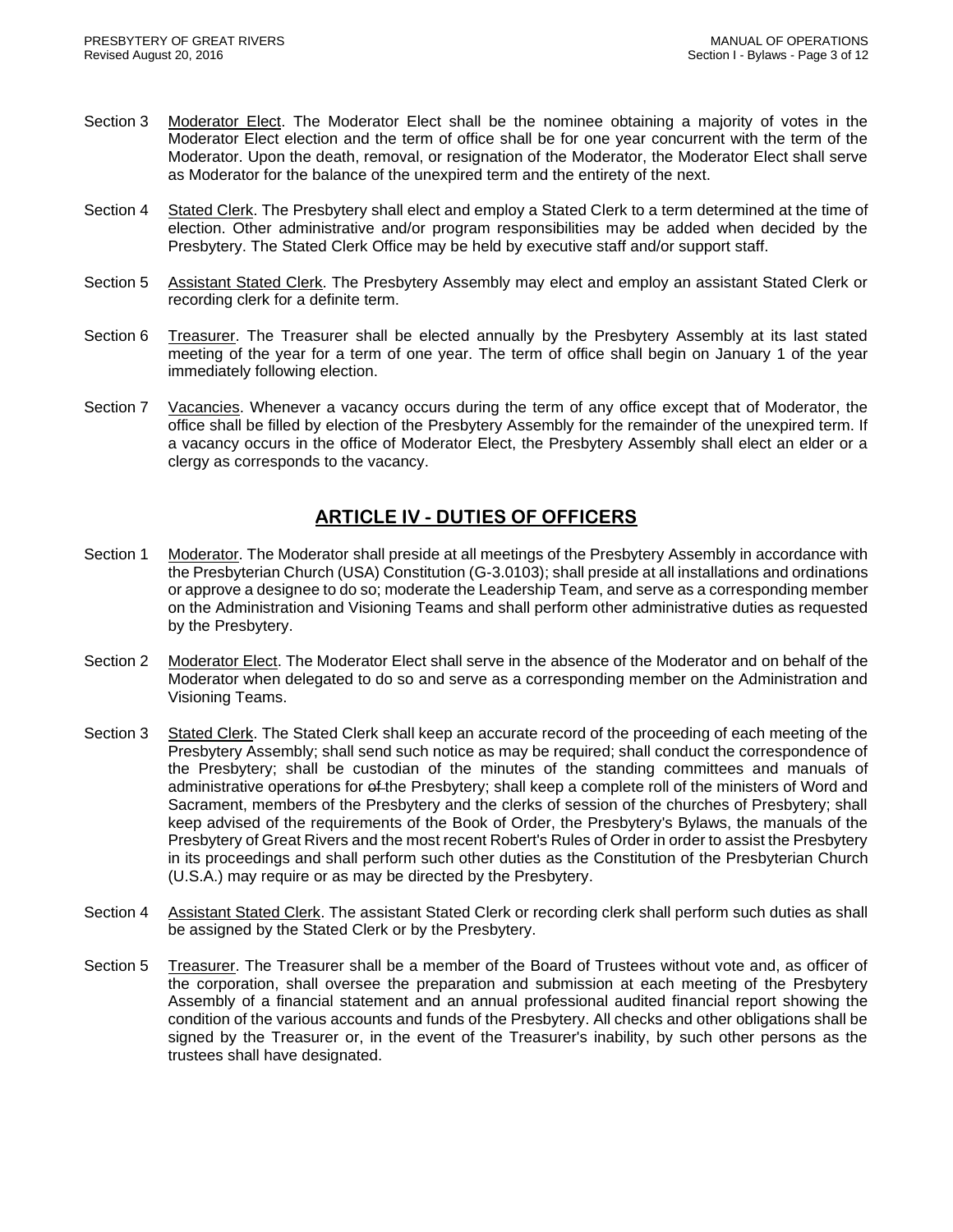#### **ARTICLE V - PRESBYTERY STAFF**

- <span id="page-4-0"></span>Section 1 General Presbyter. The Presbytery Assembly, with the concurrence of the Synod, shall elect and employ a general presbyter for a term of five years. The general presbyter shall fulfill the responsibilities set forth in the PCUSA Constitution (G-3.0110) and the Presbytery of Great Rivers manuals of administrative operations.
- Section 2 Other Staff. Other staff with administrative and/or program responsibilities may be added with definite term of service when desired by the Presbytery in consultation with the synod and the teams of the Presbytery. Such additional staff members shall be considered the Presbytery Staff and shall work under the direction of the general presbyter.

#### **ARTICLE VI - PRESBYTERY ASSEMBLY**

- <span id="page-4-1"></span>Section 1 Responsibilities. The Presbytery Assembly shall establish and revise goals and objectives; establish policy; establish functions and a supporting budget; determine structure; review fulfillment of goals; receive reports of functioning units; approve criteria to be used by the Nominating Committee; provide for theological reflection on the life of the Presbytery; promote community, fellowship and worship and fulfill other responsibilities required by the Constitution of the Presbyterian Church (U.S.A.).
- Section 2 Stated Meetings. Stated meetings of the Presbytery Assembly shall be at least two times a year, with the second meeting of each year to be the annual meeting.
- Section 3 Change in Place, Date, or Time. The place, date, or time of any stated meeting of the Presbytery Assembly may be changed by the Presbytery Assembly or Leadership Team provided that notice be sent not less than 21 days in advance to each minister, each clerk of session and each elder elected to a term as a commissioner.
- Section 4 Special Meetings. Special meetings may be called in accordance with the PCUSA Constitution. Those churches or persons requesting a call for a special meeting may be charged a fee determined by the Presbytery to cover appropriate costs of the meeting.
- Section 5 Quorum. A quorum for the transaction of any business at any meeting of the Presbytery Assembly shall be at least twenty minister members and twenty ruling elders that represent at least fifteen percent of congregations of the presbytery.
- Section 6 Attendance. All ministers of the Word and Sacrament members and duly elected elder commissioners shall attend all stated meetings of the Presbytery unless excused. Permission to be excused from any meeting of the Presbytery prior to adjournment shall be obtained from the Stated Clerk.
- Section 7 Rules of Order. The most recent edition of Robert's Rules of Order shall govern the proceedings of the Presbytery Assembly, except in those cases where PCUSA Constitution or these Bylaws provide otherwise.
- Section 8 Distribution of Papers or Other Materials at a Presbytery Assembly. Only papers or other materials approved by the presbytery committees, staff, stated clerk, moderator, or moderator-elect may be distributed to those who attend presbytery meetings; Leadership Team.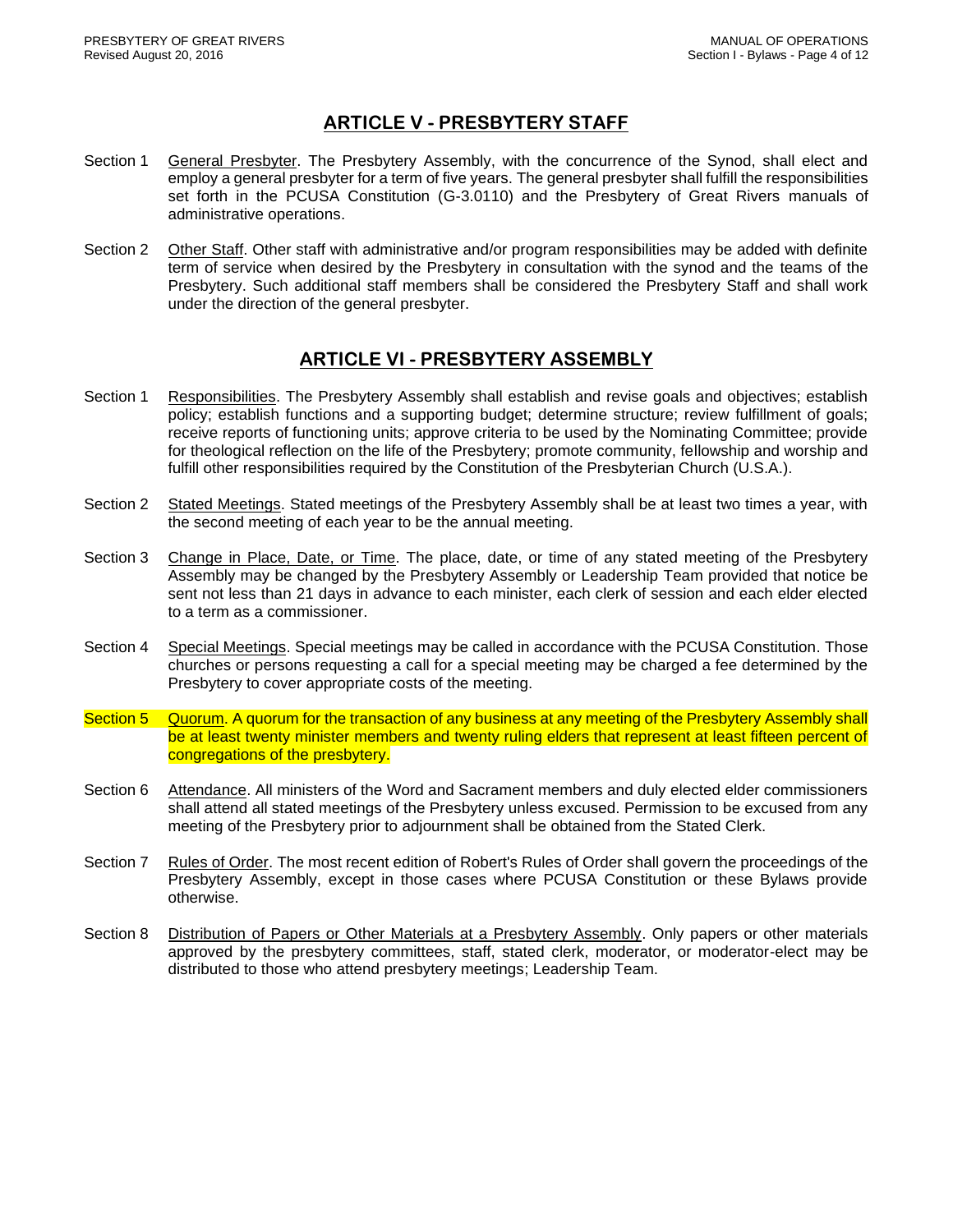#### **ARTICLE VII – LEADERSHIP TEAM**

- <span id="page-5-0"></span>Section 1 Responsibilities. The Presbytery shall have a Leadership Team for the purpose coordinating the work of the presbytery committees to promote partnership among the presbytery.
	- a. The Leadership Team will plan Presbytery meetings.
	- b. The Leadership Team shall be responsible the processing of overtures.
		- 1. Overtures from sessions go to the Bills and Overtures Committee before they come to the presbytery and that they must be received by the Stated Clerk no later than 21 days before a presbytery meeting.
	- c. The Leadership Team shall be allowed to vote to assume original jurisdiction on behalf of the Presbytery when there is a need between stated meetings or when requested by a session.
	- d. Is responsible for the governance structure of the Presbytery.
	- e. coordinating disposition of received external grants.
	- f. In conjunction with the Administration Team and Visioning Team, regular review of the functional relationship between the Presbytery's structure and its mission.
- Section 2 Membership. The Leadership Team will consist of the moderator, moderator-elect, chairs of the Administration Team, Visioning Team, Committee on Ministry, Committee on Preparation for Ministry, Nominating Committee, Personnel Committee, Stated Clerk, general presbyter, and Treasurer.
- Section 4 Meetings. Regular meetings of the Leadership Team shall be held at least quarterly. Other meetings may be held on the Team's own appointment, at the call of the chair or at the call of the Presbytery Assembly. The moderator will serve as the chair, and the general presbyter will organize the agenda.
- Section 5 Quorum. The quorum shall be a majority of the respective members.

#### **ARTICLE VIII – ADMINISTRATION TEAM**

- <span id="page-5-1"></span>Section 1 Responsibilities. The Presbytery shall have an Administration Team. As directed by the Presbytery Assembly, it shall manage the finances and personnel of the Presbytery to assure achievement of the goals.
	- a. The Administration Team shall be responsible for budget and finance, trustee, audit and personnel functions.
	- b. The Administration Team shall appoint, pending the approval of the Presbytery Assembly, persons to fill vacancies temporarily in Presbytery-elected positions.
	- c. The Administration Team shall report at each regular meeting of the Presbytery every item of business transacted by it. Its decision shall be immediately operative wherever power has been conferred, but such decisions may be reviewed and reversed by the Presbytery.
	- d. The Administration Team shall be responsible for preparing, coordinating and integrating the budget of the Presbytery
	- e. The Administration Team shall be responsible for administering the review of session records, preparing the proposed annual calendar, and other administrative matters not lodged elsewhere.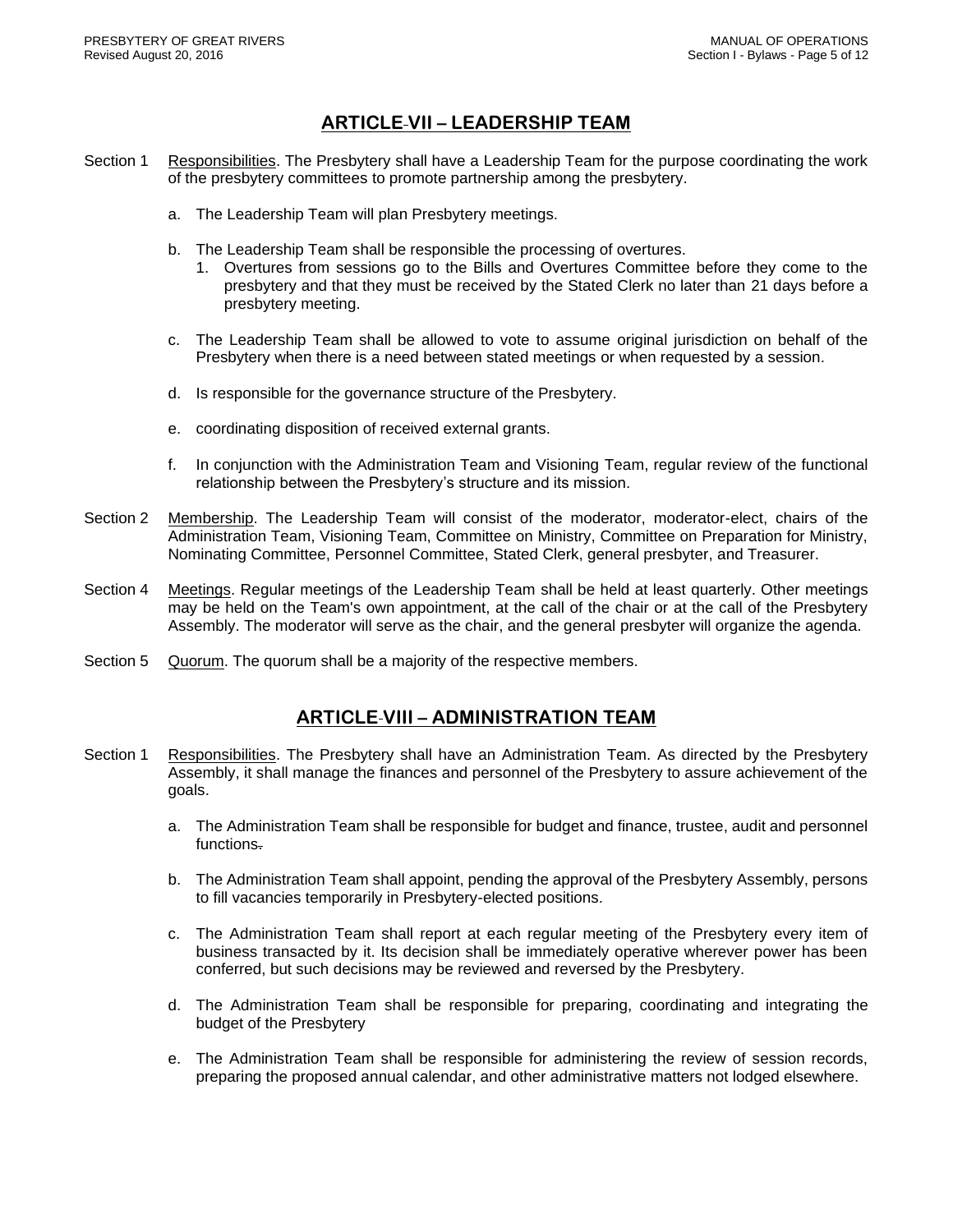- f. The Administration Team shall be responsible for:
	- 1. The annual review and evaluation of the work and financial compensation of all staff members and the financial compensation of the Stated Clerk.
	- 2. The nomination of persons as required for administrative positions other than the general presbyter which is to be conducted in accordance with provisions of the manuals of the Presbytery of Great Rivers.
	- 3. Maintenance of the current staffing rationale for the Presbytery and current position descriptions for staff positions authorized by the Presbytery Assembly.
	- 4. Review of personnel policies to insure compliance with General Assembly and Synod directions; and
	- 5. In conjunction with the Leadership Team and Visioning Team, regular review of the functional relationship between the Presbytery's structure and its mission.
- Section 2 Membership. The Administration Team elected by the Presbytery Assembly shall consist of 12 members at large. Membership shall be divided into three equal classes and shall be divided equally between clergy and elders. The chair shall be nominated by the Presbytery Nominating Committee and elected for a three-year term by the Presbytery Assembly at the last stated meeting of the year to begin serving January 1 of the year following election. At the first meeting of the year the Team shall elect from its membership a Vice Chair. No member shall serve more than two consecutive terms or portions of terms.
- Section 3 Corresponding Members. In addition to the voting members, the general presbyter, the Stated Clerk, moderator, moderator-elect, and the Treasurer shall be corresponding members. The Stated Clerk shall be the secretary.
- Section 4 Meetings. Regular meetings of the Administration Team shall be held quarterly. Other meetings may be held on the Team's own appointment, at the call of the chair or at the call of the Presbytery Assembly.
- Section 5 Quorum. The quorum shall be a majority of the respective members.
- Section 6 Trustees. The Administration Council shall serve as a board of trustees with the following responsibilities:
	- a. Responsibilities.
		- 1. Receive, hold, encumber, manage and transfer real and personal property;
		- 2. Act on requests from local churches dealing with loans, purchases of property and sales, all of which the Administrative Team will have final approval and report out to Assembly;;
		- 3. Review the report of the professional auditors and recommend its acceptance by the Presbytery and the adoption of the auditor's recommendations by the Council;
		- 4. Facilitate the management of the Presbytery's civil affairs in such manner as may be directed by the Presbytery and according to the Constitution of the Presbyterian Church (U.S.A.) and the laws of the State of Illinois.
- Section 7 Delegation of Duties. The Administration Team may appoint groups for duration and of a size as necessary to address the responsibilities assigned to it.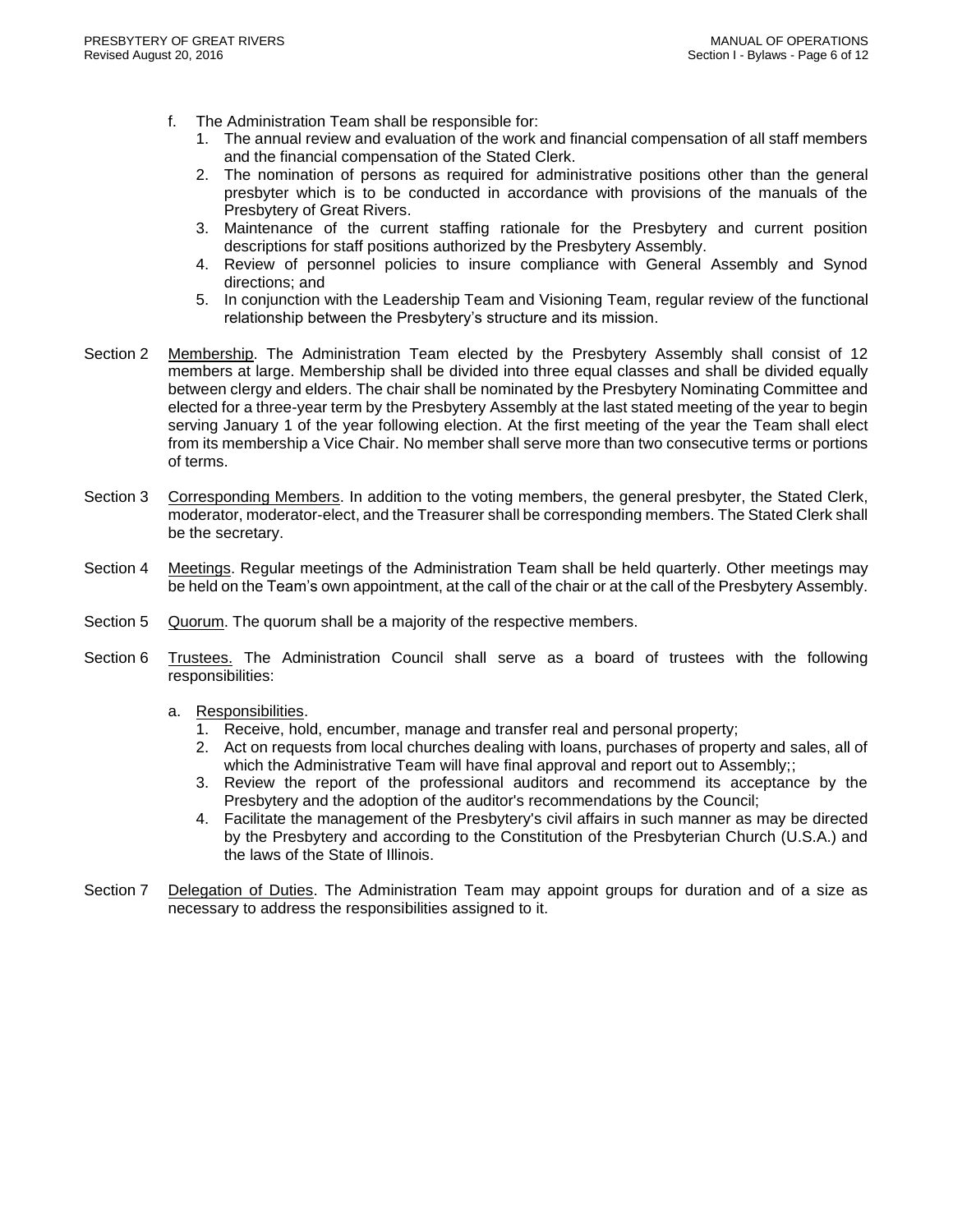#### **ARTICLE IX - VISIONING TEAM**

#### <span id="page-7-0"></span>Section 1 Responsibilities

- a. The Visioning Team leads and equips the Presbytery to live into its vision and mission. The Visioning Team is responsible for casting the vision of the Presbytery, communicating the vision and work of the Presbytery, and helping the Presbytery live and act within, and according, to the vision.
	- 1. The Visioning Team encourages and facilitates mission within the Presbytery and individual churches through grants, challenges, partnerships, trainings, and other support.
	- 2. The Visioning Team equips and facilitates churches to identify their own vision and mission.
	- 3. The Visioning Team identifies key areas of needed growth, education, and focus for Presbytery Meetings and other special Presbytery events. This may require the Visioning Team to plan and carry out special events or gatherings which will help PGR churches work toward the Presbytery Vision.
	- 4. In conjunction with the Administration Team and Leadership Team, regular review of the functional relationship between the Presbytery's structure and its mission.

#### Section 2 Membership.

The Visioning Team elected by the Presbytery Assembly shall consist of 12 members at large. Membership shall be divided into three equal classes and shall be divided equally between clergy and elders. The chair shall be nominated by the Presbytery Nominating Committee and elected for a threeyear term by the Presbytery Assembly at the last stated meeting of the year to begin serving January 1 of the year following election. At the first meeting of the year the Team shall elect from its membership a Vice Chair. No member shall serve more than two consecutive terms or portions of terms.

- Section 3 Corresponding Members. The Moderator, Moderator-Elect, General Presbyter, Stated Clerk and Treasurer will be corresponding members.
- Section 4 Meetings. Regular meetings of the Visioning Council shall be held at least quarterly. Other meetings may be held on the Council's own appointment, at the call of the chair or at the call of the Presbytery Assembly.
- Section 5 Quorum. The quorum shall be a majority of the respective members.
- Section 6 Delegation of Duties. The Visioning Team may appoint groups for duration and of a size necessary to carry out its work.

#### **ARTICLE X- COMMITTEES**

#### <span id="page-7-1"></span>Section 1 Nominating Committee

- a. Responsibilities.
	- 1. Present nominees for all elected offices of the Presbytery required by these Bylaws and other positions normally filled by election of the Presbytery Assembly to the Presbytery Assembly for action by the last Presbytery Assembly stated meeting of the year and at such other times as may be required to fill vacancies;
	- 2. present nominees for commissioners and youth advisory delegates to the General Assembly and the Synod Assembly to the Presbytery Assembly;
	- 3. develop and maintain a resource file of people qualified and able to serve in the several offices and task forces within the Presbytery structure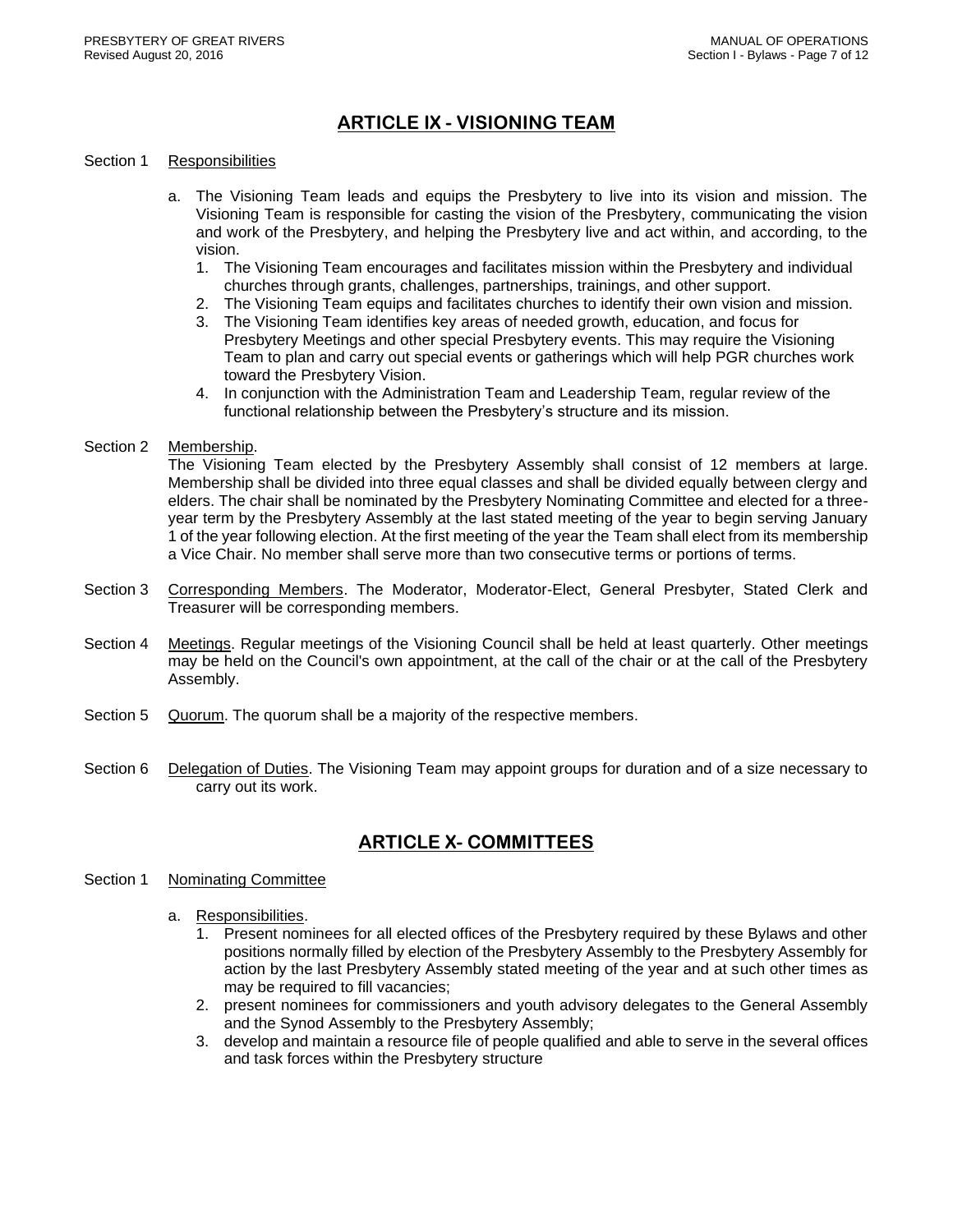#### b. Membership

The Nominating Committee shall be composed of nine members who shall be nearly equal representation of minister members and ruling elders. The membership, to include the chair, shall be nominated by the Administration Team in consultation with the Nominating Committee for election by the Presbytery Assembly at the last stated meeting of the year to begin serving January 1 of the year following election. At the first meeting of the year the Committee shall elect from its membership a Vice Chair. No member shall serve more than two consecutive terms or portions of terms.

- c. Meetings. The Nominating Committee shall meet regularly and shall report to the Stated Clerk.
- d. Quorum. The quorum shall be a majority of the respective members.

#### Section 2 Committee on Ministry

a. Responsibilities. The Committee on Ministry required by the PCUSA Constitution, shall be responsible for responding to the goals and objectives and related matters which deal with enhancing and strengthening pastor/congregation relations; enhancing and strengthening skills for the professional ministry and the performances of all duties required by the PCUSA Constitution (G-3.0307).

In routine, non-controversial cases, when it is able to achieve a consensus, the Committee on Ministry, in its role as a designated commission, shall have the authority:

- 1. to grant permission to labor outside the bounds of the Presbytery;
- 2. to grant permission to labor within the bounds of the Presbytery;
- 3. to receive and dismiss minister members in good standing who are without pastoral charge;
- 4. to appoint a Moderator of a session when the pulpit is vacant;
- 5. to approve the invitation of a session to a minister to be a to a temporary pastoral relationship
- 6. to appoint a commission for the ordination and/or installation of a minister who has received a properly approved call;
- 7. to oversee the Commissioned lay pastor program including training for lay pastors and their oversight, to approve the commissioning of lay pastors to specific ministries and to authorize their functions, responsibilities, terms and conditions, in accordance with PCUSA Constitution, (G-14.0801 G-2.10).
- 8. to appoint, in consultation with the Moderator of Presbytery, ordained members to assist in the service of introduction and commissioning of a lay pastor/ruling elder whose sphere of ministry is approved by the Committee on Ministry in terms of PCUSA Constitution (G-2.1003);
- 9. to approve the election of pastors' emeriti or emeritus;
- 10. to designate a minister in good and regular standing as honorably retired;
- 11. to authorize specific elders in specific circumstances to administer the Lord's Supper in accordance with PCUSA Constitution.
- 12. to approve calls and dissolutions when the congregation and pastor agree; and
- 13. to approve the creation and abolition of pastoral positions.
- 14. serve as the examination committee to determine theological fit of candidate before the candidate preaches a candidating sermon.

All such actions taken in its role as designated commission shall be reported to the Presbytery for ratification.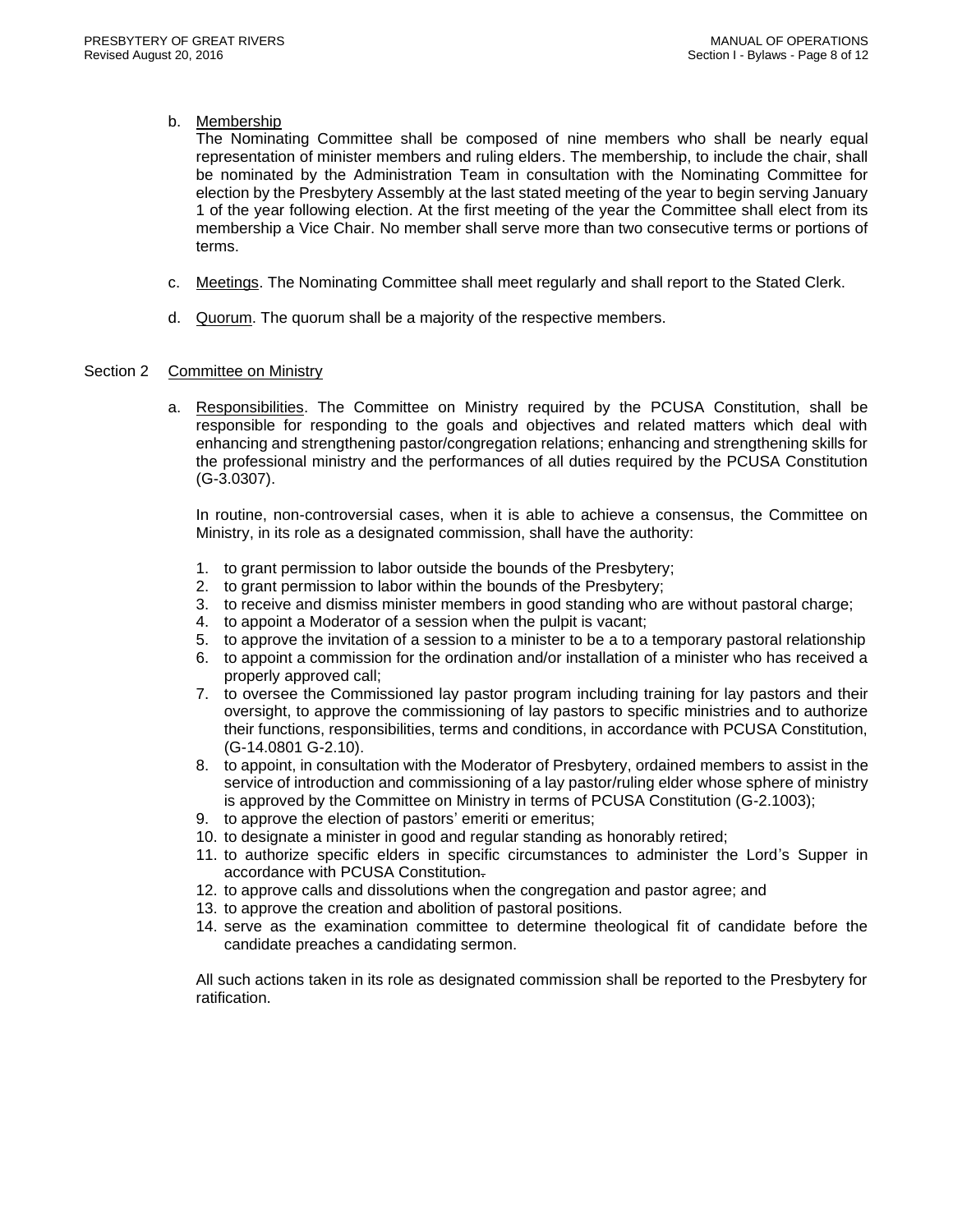#### b. Membership.

The Committee on Ministry elected by the Presbytery Assembly shall consist of 24 members at large, the chair and twenty-three others. Membership shall be divided into three equal classes and shall be divided equally between clergy and elders. The chair shall be nominated by the Presbytery Nominating Committee and elected for a three-year term by the Presbytery Assembly at the last stated meeting of the year to begin serving January 1 of the year following election. At the first meeting of the year the Committee shall elect from its membership a Vice Chair. No member shall serve more than two consecutive terms or portions of terms.

- c. Committee Meetings. Regular meetings shall be held.
- d. Quorum. The quorum of the committee shall be a majority of its respective membership.
- e Staff. The Presbytery may provide staff services as needed through permanent employed staff, short-term contractual services or by using available personnel with specific skills.

#### Section 3 Committee on Preparation for Ministry

- a. Responsibilities. The Committee on Preparation for shall be responsible for responding to the goals and objectives and related matters which deal with enhancing and strengthening skills for the professional ministry and the performances of all duties required by the PCUSA Constitution (G3.0307).
- b. Membership.

The Committee on Preparation for Ministry elected by the Presbytery Assembly shall consist of ten members at large, the chair and nine others. Membership who shall be nearly equal representation of minister members and ruling elders. The chair shall be nominated by the Presbytery Nominating Committee and elected for a three-year term by the Presbytery Assembly at the last stated meeting of the year to begin serving January 1 of the year following election. At the first meeting of the year the Committee shall elect from its membership a Vice Chair. No member shall serve more than two consecutive terms or portions of terms.

- c. Committee Meetings. Meetings shall be held as needed.
- d. Quorum. The quorum shall be a majority of the respective members.
- e. Staff. The Presbytery may provide staff services, as needed through permanent employed staff, short-term contractual services or by using available personnel with special skills.

#### Section 4 Bills and Overtures

- a. Responsibilities. The Bills and Overtures Committee is responsible for reviewing proposed changes to the Constitution and presenting them to the Presbytery for deliberation and action. In addition, they shall bring to the Presbytery any overtures to the General Assembly from any unit of the Presbytery or congregation in the Presbytery.
- b. Membership. The Bills and Overtures Committee is composed of the Commissioners to General Assembly. They shall serve from the Assembly they were commissioners until the next Assembly.
- c. Committee Meetings. Meetings shall be held as needed.
- d. Quorum. The quorum shall be a majority of its membership.
- e. Submission of Overtures. All overtures must go through the Committee for review and presentation to the Presbytery for action. All proposed overtures must be received by the Stated Clerk no later than 30 21 days before a Presbytery meeting.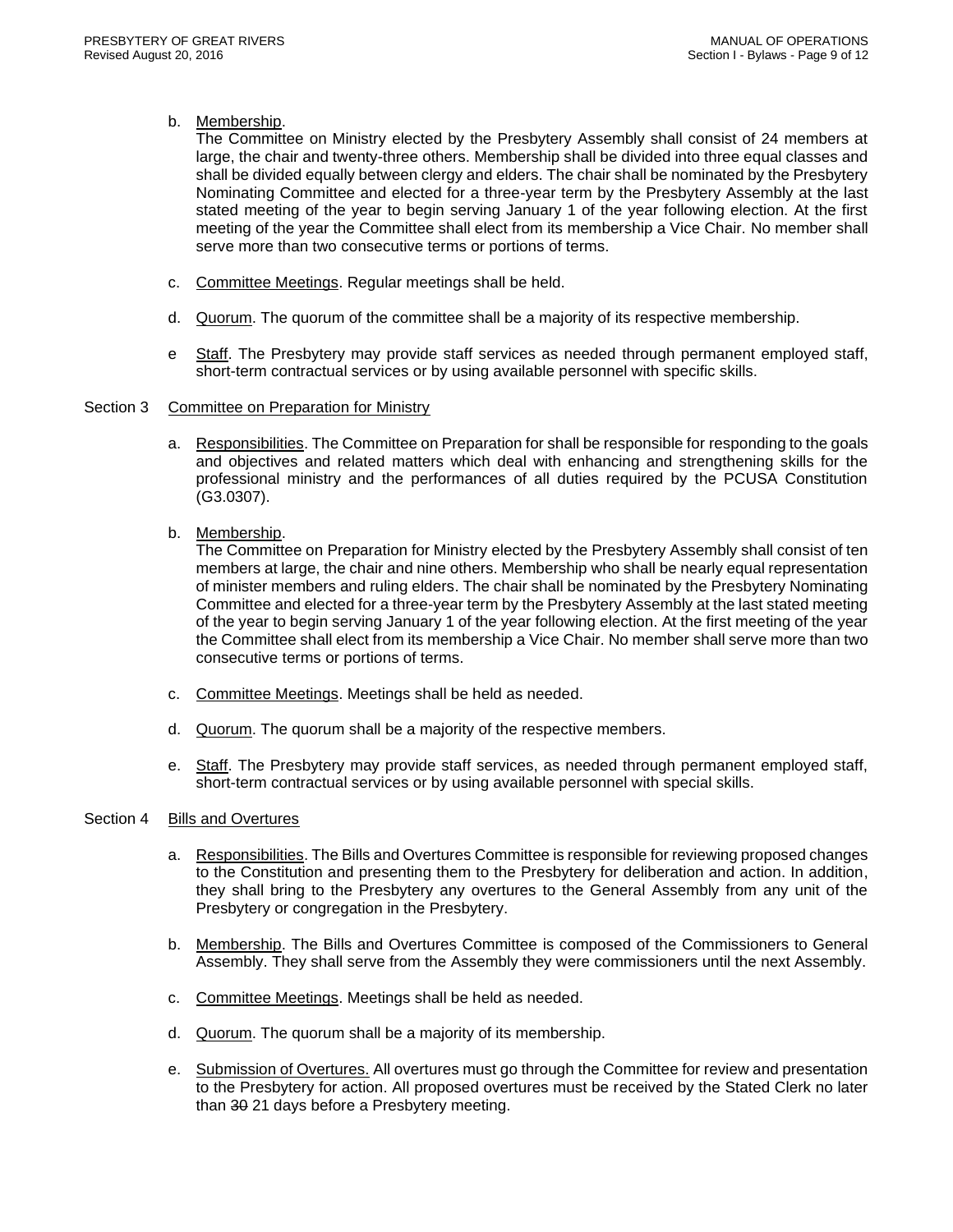#### Section 5 Other Committees.

The Presbytery shall create and elect other such committees as deemed necessary. It may also create temporary committees and task forces.

#### **ARTICLE XI - COMMISSIONS**

- <span id="page-10-0"></span>Section 1 Permanent Judicial Commission. The Permanent Judicial Commission, required by the Book of Discipline (D-5.0101), shall be composed of nine members as equally divided between ruling elders and ministers of Word and Sacrament as possible, with not more than one of its elder members from any one of its constituent churches. Commissioners shall be nominated by the Presbytery Nominating Committee and elected by the Presbytery Assembly. The members shall be elected in three classes, not more than one-half of the members to be in one class. No person having served upon the Commission for a full six years shall be eligible for re-election. The Commission shall elect from its members a Moderator and a clerk. It shall have the powers and obligations set forth in the Book of Discipline.
- Section 2 Other Commissions. Other commissions may be elected by the Presbytery Assembly in accordance with PCUSA Constitution.

#### **ARTICLE XII - THE APPOINTMENT OF AN INVESTIGATING COMMITTEE**

- <span id="page-10-1"></span>Section 1 Investigative Committee
	- a. When it becomes necessary that an Investigating Committee be appointed to comply with provisions of D10.0200 or a Committee of Counsel to comply with the provisions of D-6.0302 between stated meetings of the Presbytery, the Moderator, the Visioning Team Chair, the Administration Team Chair and the Stated Clerk shall appoint the committee and report the action to the next meeting.
	- b. The Stated Clerk shall notify the accused and the accuser that such a committee has been appointed.
	- c. The Leadership Team shall be allowed to vote to assume original jurisdiction on behalf of the Presbytery when there is a need between stated meetings.

#### **ARTICLE XIII - THE PARTICULAR CHURCH**

- <span id="page-10-2"></span>Section 1 Responsibilities. The Presbytery affirms its belief in the particular church as the cornerstone of the Church's life and ministry, and seeks to be responsive to the needs and desires of particular churches as it determines, achieves and evaluates its ministry. The Presbytery shall have as its purpose the strengthening of the particular churches in their local ministries. The churches shall:
	- a. Session Records Review: Under the direction of the Administration Team, the Presbytery Assistant Clerk shall conduct a review of the records of each Congregation biennially. Training of Session Clerks shall take place during the review. In years in which there is no review there may be training for Session Clerks.
	- b. Elect members to the Presbytery Assembly, as set forth in these Bylaws and the Book of Order;
	- c. Assist the development of the Presbytery Nominating Committee resource file by submitting a list of qualified and available persons for the various positions within the Presbytery and other positions normally filled by election of the Presbytery Assembly so that names may be included in the list provided to the Presbytery Nominating Committee each year; and